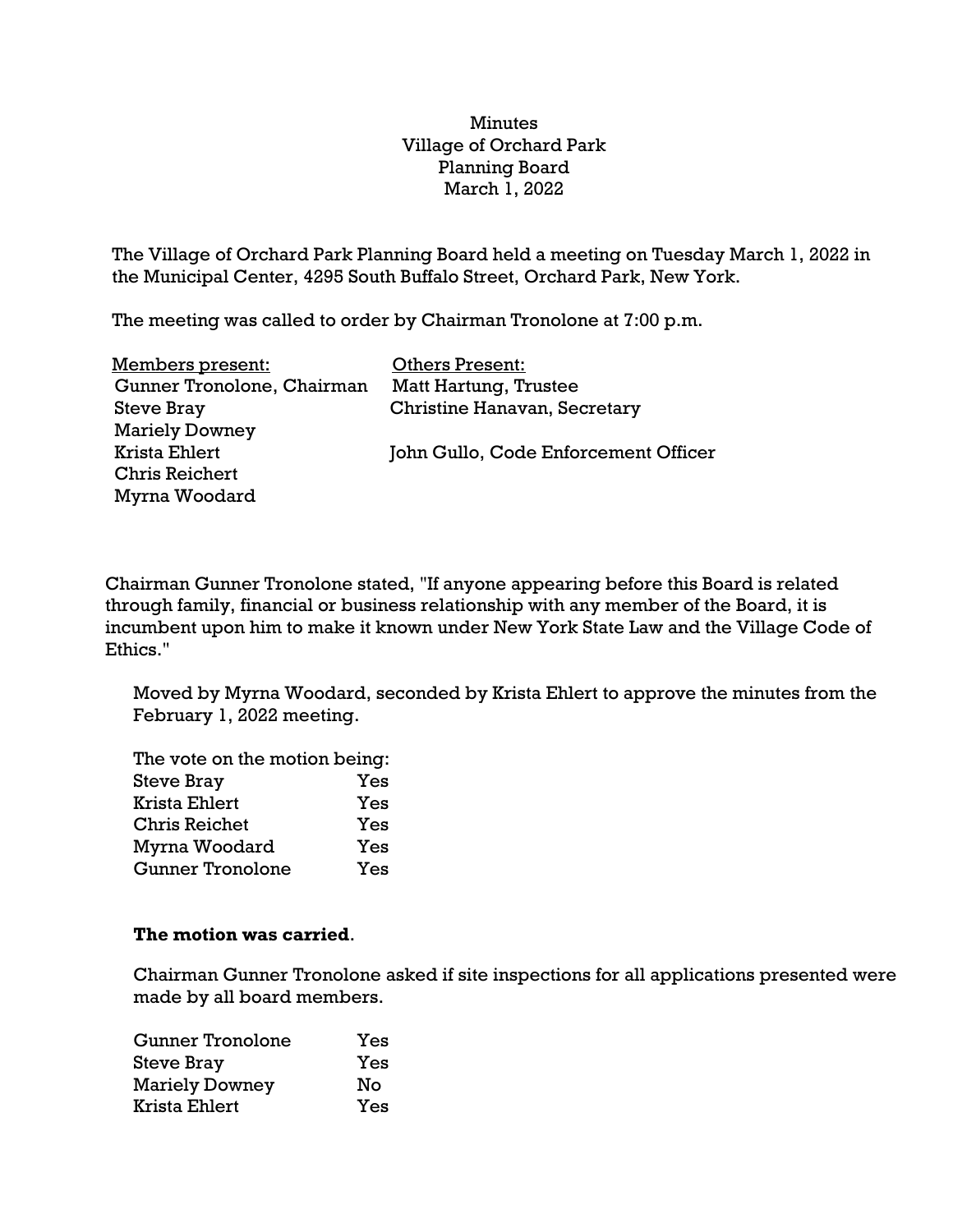Planning Board Village of Orchard Park March 1, 2022

Chris Reichert Yes Myrna Woodard Yes

**Sign Permit Application** Orchard Square Equity Enterprises LLC 4211 N Buffalo St. Orchard Park, NY 14127 SBL #162.17-2-18.1

> *Applicant is requesting permission to erect a building face sign for Fattey Eats LLC (Flaco) located at 4211 N Buffalo St. SBL #162.17-2-18.1*

**Discussion:** Appearance: Nik Fattey R.J. Friedman

Attorney Friedman gave background – explaining why the sign was not removed as requested. Mr. Fattey explained that he thought a permit was applied for prior to the sign being put up. The Chairman, Gunner Tronolone listed the items the Board found most troublesome – does not fit the character of the Village, the size, the need for a more durable material, cannot be painted. Mr. Fattey explained that he tried to cover up some of the building's cosmetic issues

Moved by Gunner Tronolone, seconded by Krista Ehlert to approve the sign permit application to erect a building face sign for Fattey Eats LLC (Flaco) located at 4211 N Buffalo St. SBL #162.17-2-18.1 with the following stipulations and conditions; the existing sign be reduced by three(3) feet on each side, add raised letters to backdrop panel, allow electronic rendering for approval by the Planning Board including a sample of letters used, sign lighting must be extinguished by 11:00 p.m., sign must be completed 30 days from issue of the permit and the sign must be maintained cosmetically to eliminate deterioration.